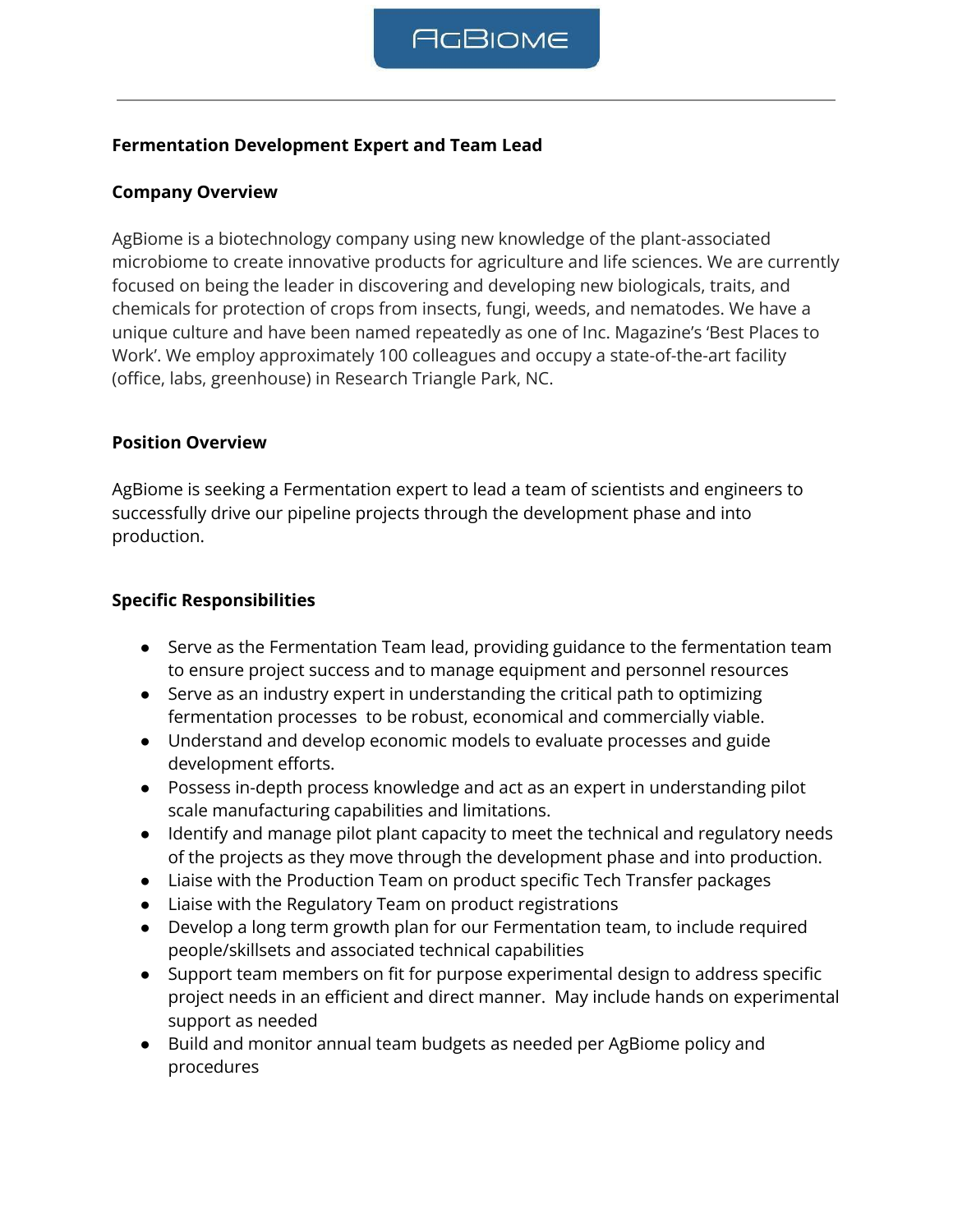- Serve as the technical expert on Project Teams and translate Project goals into action plans for the Fermentation team
- Integrate information from Research, Development and Commercial teams into coherent Functional objectives for Fermentation. Anticipate future needs and build the necessary technical capabilities.
- Willing to travel as needed. Travel commitment <20%

## **Required Skills, Competencies and Behaviors**

- Highly collaborative, communicative and transparent.
- High emotional intelligence and well-developed conflict management skills.
- Demonstrated success using an influencing leadership style, which is critical to success in AgBiome.
- Flexibility to assume a variety of roles in our rapidly developing company.
- Ability to manage ambiguity in self and others in a highly dynamic working environment
- Strong leadership skills including exceptional technical and interpersonal skills to effectively work with a diverse group of people across interdisciplinary teams.
- Strategic planning, especially the ability to assess organizational needs/gaps and propose the most effective solutions.
- Ability to communicate effectively, both written and verbal, at all levels of the organization.
- Ambition to continue learning the most current developments in the fermentation industry and bioprocessing.
- Experience with fermentation scale-up including, upstream and downstream processing at pilot scale.
- Direct experience with successful tech transfer to production scale.

# **Qualifications (Education and Experience)**

● Degree in Chemical Engineering, Biochemistry, Microbiology or related field and relevant experience in developing fermentation processes. PhD with 5+ years experience or MS with 8+ years experience or BS with 10+ years experience.

At AgBiome we don't look for cultural fit; we seek cultural add. Not only do we value all the perspectives our colleagues bring to the table, we purposely cultivate this as participation and collaboration are so key to our DNA.

We welcome everyone to apply, especially those individuals who are underrepresented in the industry - people of color, LGBTQI+ people, women, individuals with disabilities (both seen and unseen), veterans, people of any age or family status. We understand the value